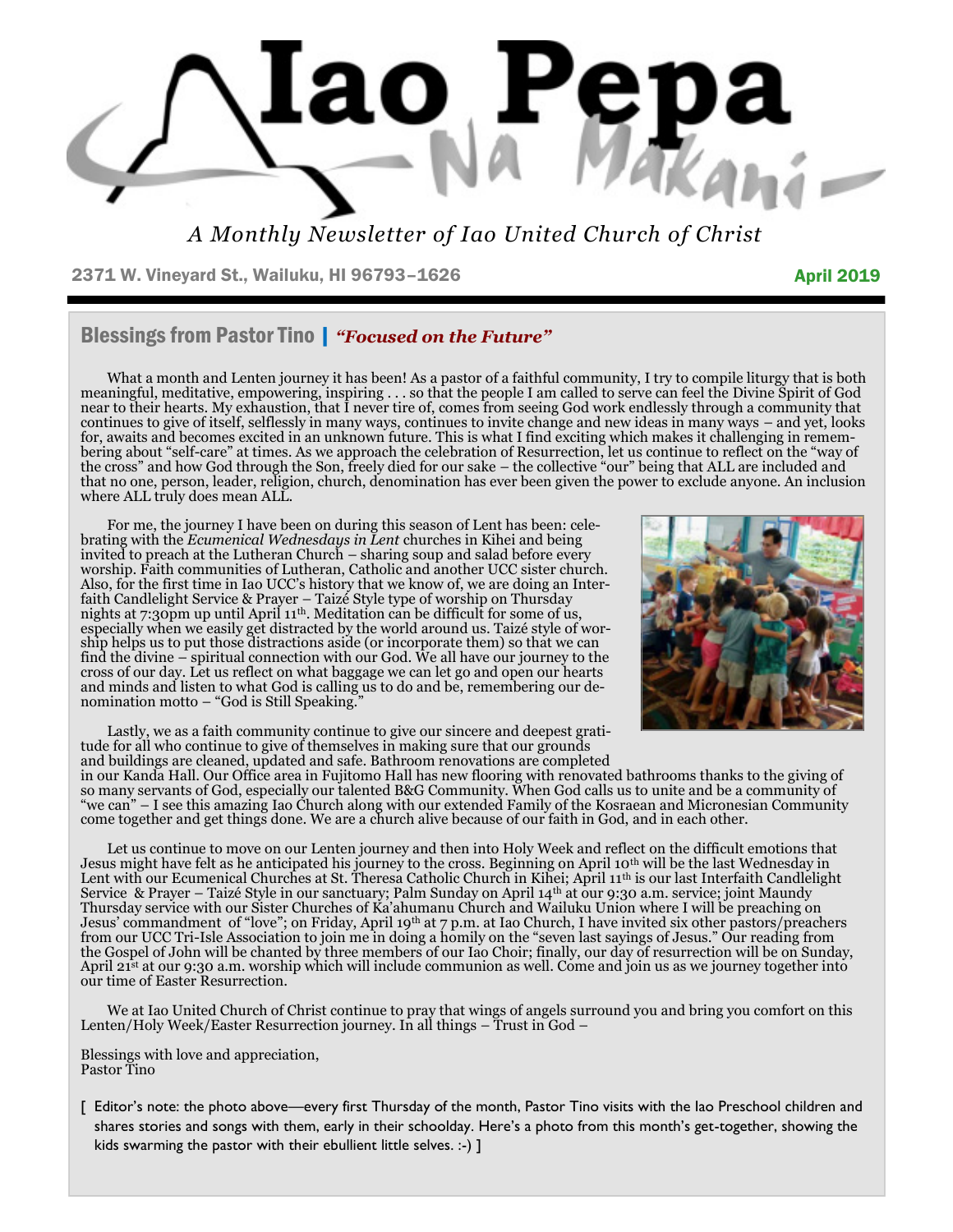#### *April Lectionary*

## **Apr. 7 Fifth Sunday of Lent**

 **Isaiah 43:16-21** Psalm 126 Philippians 3:4b-14 John 12:1-8 *Something New*

#### **Apr. 14 Sixth Sunday of Lent**

 Isaiah 50:4-9a Psalm 31:9-16 Philippians 2:5-11  **Luke 19:28-40** *Into Jerusalem*

#### **Apr. 21 EASTER**

 Isaiah 65:17-25 Psalm 118:1-2, 14-24 1 Corinthians 15:19-26  **John 20:1-18** *Resurrection Joy*

#### **Apr. 28 2nd Sunday of Easter**

 **Acts 5:27-32** Psalm 118:14-29 Revelations 1:4-8 John 20:19-31 *Resurrection Witness*

The lesson in **bold** is the focus of both the message of the day and any Sunday School lesson; the italicized title is the theme for the Sunday service. ●



*The rainbow flag as seen from an unusual angle: from the top of Fujitomo Hall, where the editor spent some time clearing the rain gutters.*



*Thanks to the help and donations from many people, and the coordination of the B&G Community, a new floor was installed in Fujitomo Hall, the church office building. Above, Craig Bode prepares some plywood sub-flooring, with Warren Orikasa looking on. A story and photo essay will be in the May issue of Iao Pepa.*

#### Apr. Worship Responsibilities\*

**Readers** *Anela Awai-Stewart & Susan King* 

### April 7

Greeter: *Betsy Scheller* Head Usher: *C. Kamidoi/D. Krueger*  Ushers: *Jaime & Shannon Ribao* Aloha Hour: *Lynette Shiroma & Lee Murakami* 

> April 14 Aloha Hour: *Jaime & Shannon Ribao*

> April 21 Aloha Hour: *Jane Akitake & Anne Hill*

> > April 28 Aloha Hour: *Maui Kosrae Etawi*

*\* ( same greeter, ushers and hostess for the whole month )* 

#### *April Birthdays*

- 4/1 Dennis Hashiro
- 4/2 Yukie Emoto Edwin Ichiriu
- 4/7 Tim Greathouse Anne Hill Jena Johannes
- 4/14 Darson Defang
- 4/15 Benjamin Belsom
- 4/17 Jonathan Kaneshina Ysabella Belsom
- 4/21 Susan King
- 4/22 Jane Tanji
- 4/23 Kathleen Miyagawa Joshua Yoruw
- 4/26 Alan Yamamoto Pamela Ikeda Jefferson Yinmed
- 4/29 Mike Yamashiro JAC Yoruw
- 4/30 Warren Orikasa

## **Aloha Hour Supplies**

*For Aloha Hour, the Buildings and Grounds Team will have a plastic tub set up with supplies used. There will be supplies such as plates, cups, utensils, and napkins. This plastic tub will be located in Fujitomo Hall.* 

*On Sundays, Aloha Hour hosts/hostesses are asked to bring the tub down from Fujitomo Hall and returned to the same location after. Please list on the tub any items needing re-stocking and the Team will make every effort to keep up with the inventory.*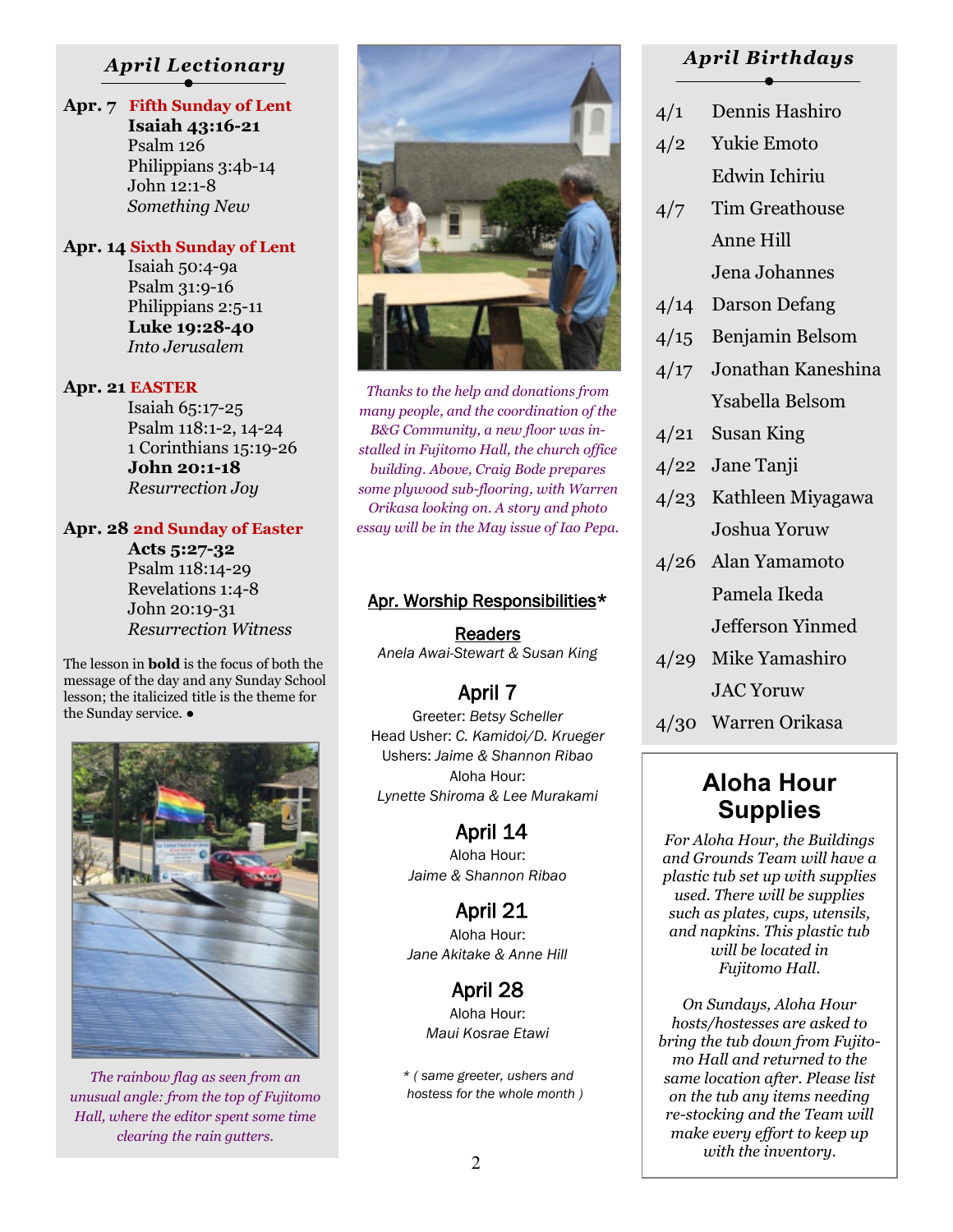## **Tim's** *Mana'o* **| Moderator's Notes**



*May the beauty of Easter holidays warm your heart!*

Easter is a joyous time. I'm thankful to God I have mostly happy Easter Memories. This is traditionally a time to enjoy a good feast with leftovers for days as well as the pleasant company of family. I also remember Easter Egg hunting as a child.

Hisorically during this month we have typically focused on Lent and Easter. During this time of our spiritual year, we are called to reflect on the changes we make during Lent as we head towards Easter. Spring as a season has always been a time of new beginnings and new growth everywhere.

In my experience, I usually rush to the Easter Resurrection without really thinking about the process that leads to it. In my view, Lent is the forty days that Jesus was tempted by Satan as he wandered in the desert. This helped him prepare for ministry.

I'm not sure I can really relate to that level of sacrifice and commitment that Jesus displayed in his forty days. However, I can say that Lent develops our spirituality via religious discipline from Ash Wednesday through Easter Sunday. Those dark times in the desert led to the true path toward spiritual transformation.

May the miracle of Christ's resurrection fill our hearts with love,

#### Tim Stewart, Moderator

Ed.: Photo above is of the Moderator and his family on a spring break trip to London, England. See p. 7 for more pics from recent travelers.

#### **NEEDED: Endowment Committee Member**

Craig Bode, current Church Treasurer and member of the Endowment Committee agreed to chair the committee. Committee members Mike Takamatsu, David Murata, Pastor Tino approved the election. The Committee needs at least one additional member—so, any church member who is interested and available is asked to consider serving. Please see Craig or David if you are interested.

### Upcoming Noteworthy Events

**Saturday, April 13 All-Church Cleanup** 8:00 a.m., Church Campus

#### **Sunday, April 14**

**Palm Sunday Service** 9:30 a.m., Iao UCC Sanctuary **Stewarding Community** 11 a.m. (Kanda Hall)

**Wednesday, April 17** 

**Finance Community** 5:30 p.m. (Fujitomo Hall)

**Thursday, April 18** 

**Maundy Thursday Service** (with Ka'ahumanu and WUC) 7 p.m., at Ka'ahumanu Church

#### **Friday, April 19**

**Ladies' Lunch Bunch** 11 a.m. (Sanctuary) **Good Friday Interfaith Service** 7 p.m., Iao UCC Sanctuary

#### **Sunday, April 21 Easter Sunday**

6 a.m., Joint Sunrise Service at Ka'ahumanu Church 8 a.m., Youth Breakfast (Kanda Hall) 9:30 a.m, Easter Worship Service

> **Monday, April 22 Worshiping Community** 5:30 p.m. (Fujitomo Hall)

**Wednesday, April 24 COUNCIL** 5:30 p.m. (Fujitomo Hall)

#### **Saturday, April 27**

**Tri-Isle Assoc. Aha Mokupuni** 10 a.m. to 3 p.m. (Keolahou Cong'l. Church, Kihei)

**Sunday, April 28 Iao UCC's 124th Anniversary** Celebration & potluck after church service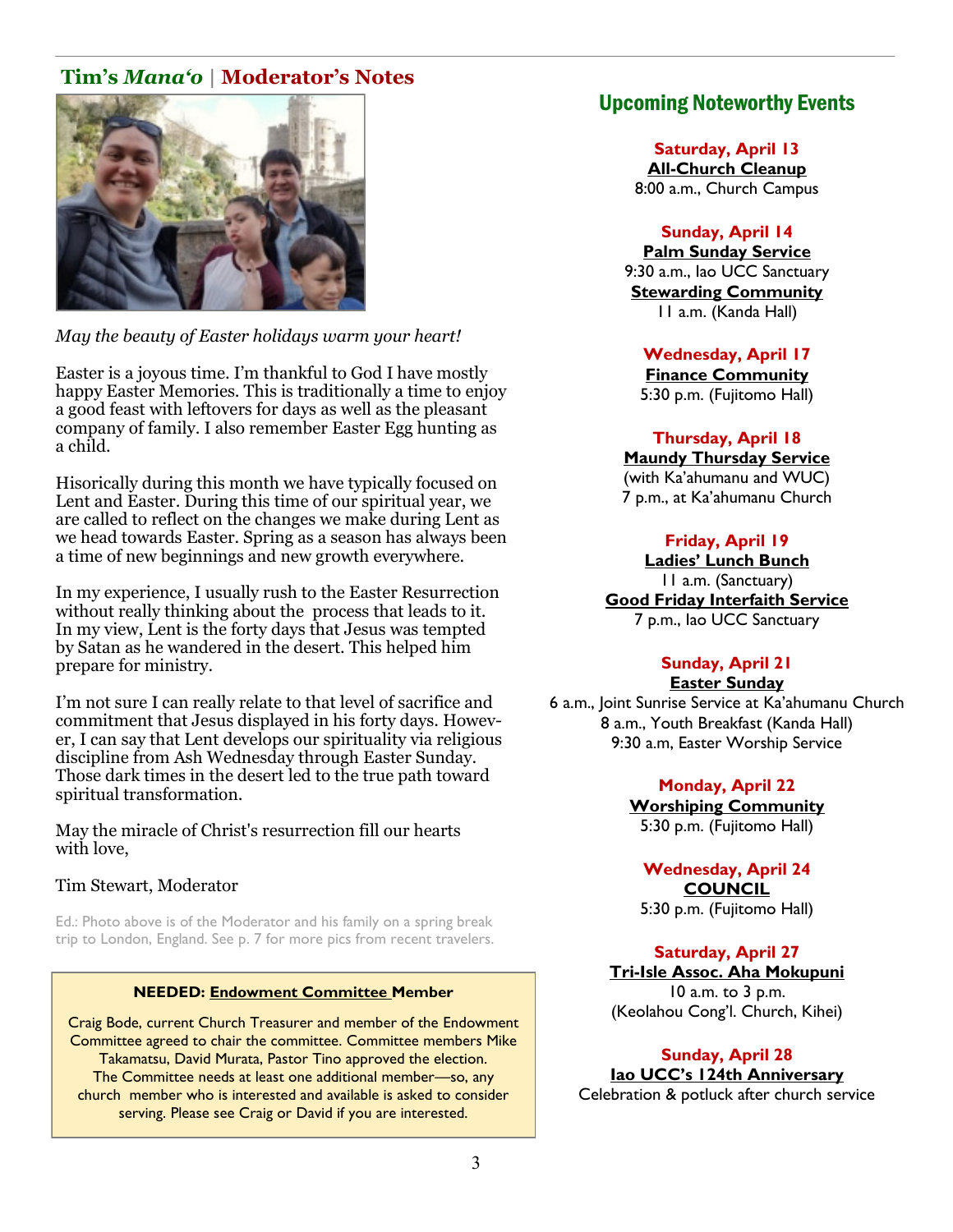#### **Scripture basis: Isaiah 1:16-18 • Ephesians 4:31-5:2 • Matthew 6:9-15**

There's a story about a man who saw a snake being burned to death and decided to take it out of the fire. When he did, the snake bit him causing excruciating pain. The man dropped the snake, and the reptile fell right back into the fire.

 So, the man grabbed a metal pole took the snake out of the fire and saved its life.

 Someone who was watching approached the man and said, "That snake bit you. Why are you still trying to save it?" The man replied: "The nature of the snake is to bite, but that's not gonna change my nature, which is to help." Do not change your nature simply because someone harms you. Do not lose your good heart, only learn to take precautions.

 As we enter into our Lenten journey together as – faithful communities of many colors, blends, beliefs – wherever we come from, wherever we are on life's journey – let each of us not lose our nature to help – but cross out doing harm to others. The "other" being our earth mother, our beautiful island we call Maui; and most importantly, our fellow human beings – children of God.

 Many of us usually make a grocery list before we head off to the grocery store. As we're shopping and putting the items on the list into our carts, we cross them out on our list. Another example might be a "do do" list, some of us might know them as the "honey-do-list." Whichever one we use or choose not to use – as we do these tasks, we cross them out.

Have we ever made a Lenten journey do list? Or a life's journey do list? A list in which we do not want to cross anything out but tasks that should never end nor be crossed out. Like maybe love of neighbor, forgive as you wish to be forgiven. Treating each other with respect, kindness and compassion. Grace given – grace received?

 You see beloved community in Christ – our readings tonight call us to learn to do good, to seek justice, to rescue the oppressed, to defend the orphan to plead for the widow. Have we tonight made a plea for the children being caged up like animals at the southern border of the US? Have we made a plea for the widow or the parents who have had their children taken from their arms? Our to do list for tonight, for our Lenten journey and for a way of living, calls us to cleans ourselves – calls for a list that should never be crossed out in our walk with God, in our walk with Christ, and in our walk with one another.

 But there is – in reality, as Christians, Muslims, Jews, even as human beings – another list that calls us to cross things out. In his letter to the Ephesians, Paul is asking the people to cross out being bitter, cross out being angry, slandering one another, to cross out malice. Beloved and faithful community, can we, not just on this Lenten journey together, but at all times – can we also cross out – being mean? If we look back to Isaiah – he calls us to argue it out – we can have our disagreements – and I'm sure we have on many items on that "honey-do-list" yea?

Here's the hard part of our Christian journey beloved community – Be imitators of God, as beloved children. Live in love as Christ loved us. Remembering that the "us" when viewed through the lens of Christ means ALL – the collective ALL of US! Cease to do evil as written in Isaiah. If we go back to the story of the man and the snake – remember what he says in the end – "do not lose your good heart – only learn to take precautions." We should never put ourselves in harms way unless we choose to do so on our own – but let us also not cross out our kindness, our goodness, our ability to be imitators of God's expansive heart as God's children.



 Which list is easier to cross out and which one is harder to never cross out? Just as God sent angels to tend to Jesus out in the desert – who are the angels of our time that God sends? Look around you beloved community – be those angels in which God sends to tend to those in need not only on this Lenten journey, but on life's journey.

 Let us close with this. When we pray – take note how it is "Our Father" – for some of us who use inclusive language – "Our Creator." Our – not yours or mine but the collective "our." Give us our daily sustenance, forgive all our short comings, rescue us when we place ourselves knee deep in our mud pits or when we fall flat on our face on this journey, we call life. God, just as you rescued Jesus from all his temptations in the desert – we are way much weaker then he God – we need thee every hour, we need rescued on a daily basis. Help us to forgive one another as we wish to be forgiven. And most importantly, in all things, and at all times – LOVE.

*Amen, Amene, Ashe, A-ho and Alleluia.* 

**Editor's Note:** Pastor Tino was invited to participate in this year's *South Kihei Ecumenical Lenten Soup & Salad, Meal & Prayer Gathering*, held on the six Wednesdays of Lent, before Easter Sunday. This annual ecumenical service series is organized by Rev. Terry Watanabe of St. Theresa's Catholic Church in Kihei. Pastor Tino gave the homily above on the first Wednesday of the series, on March 13th. Pictured above are some of the participants, from left: Monsignor Watanabe, Kahu Dennis Barger of Keolahou Cong'l. Church (UCC), Pastor Tino, Kahu Hau'oli Tomoso of Good Shepherd Episcopal Church (Wailuku) and Abba Gebre Tsadik of the Ethiopian Orthodox Tawhedo Church Mission.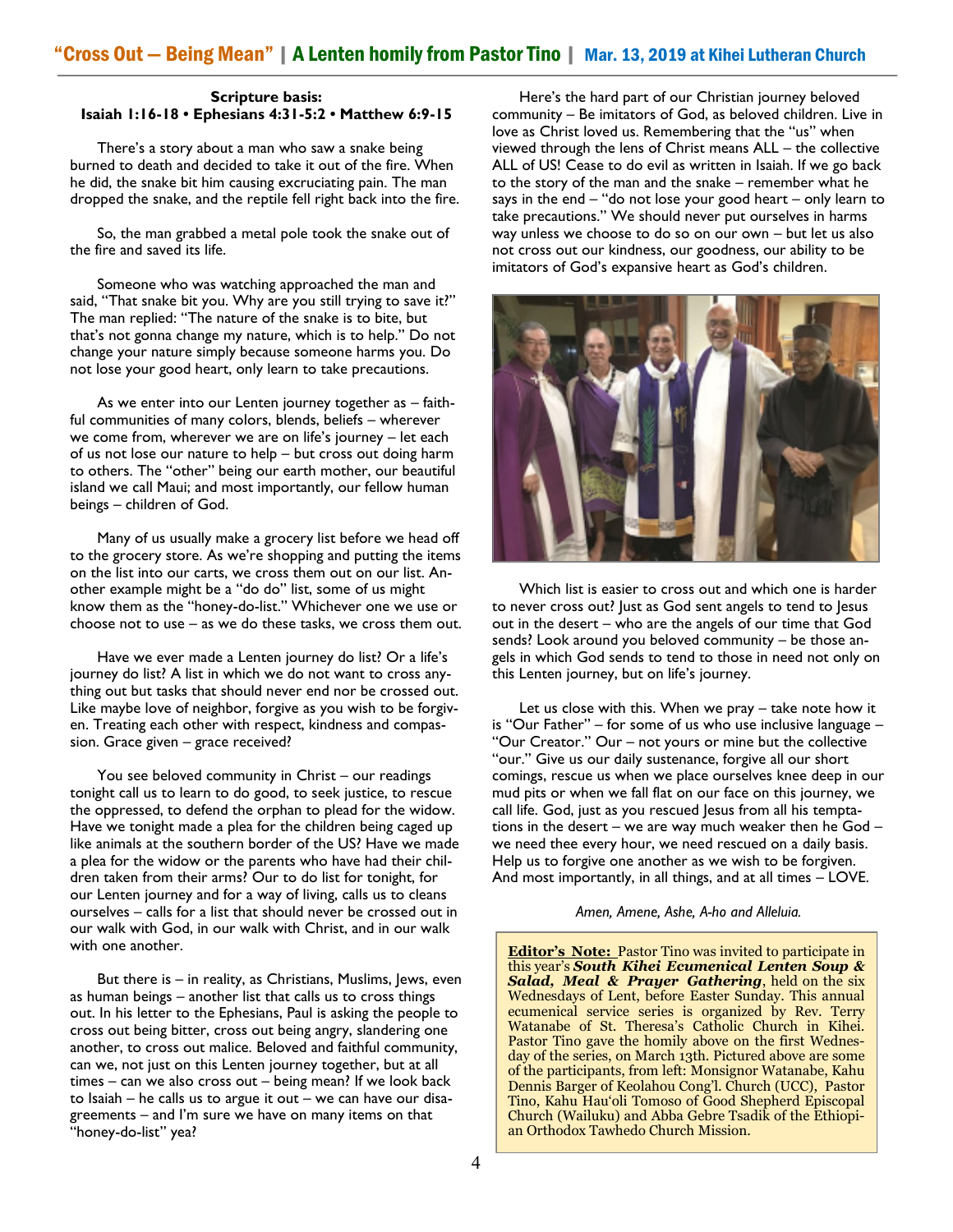#### From Dawna Krueger and the Worshiping Community: **Easter Egg Hunt Items Needed!**

The Lord has risen—He is risen indeed! As Easter approaches, Rev. Tino has a number of services that will make for an unforgettable Lenten season and a joyous Easter morning. As we take in all of this, we also want to make it special for our *keiki*. If you might be able to help supply items for the Easter egg hunt that will follow our Easter Sunday Worship Service (Apr. 21st), that would be helpful!

Children are encouraged to bring their empty Easter Basket/bag or any container for putting their gathered plastic eggs in. They will then redeem their eggs for surprise gifts in Kanda Hall. The older youth will be the #1 Bunnies for this event.

A few ideas for these surprises (but not limited to these): individually wrapped/packaged crackers, cookies, cheese, small toys (I will be ordering these if you would like to help with cost) bookmarks, blowing bubbles. We have an exciting hurdle here—we are growing and the budget doesn't quite cover the amounts we need. *Mahalo* and God's blessings to you!

> Please see me after church, or phone me at 242-5076 or email dkrueger1@hawaii.rr.com



These photos of church youth are from Easter Sundays in years past.



# **Lenten Services 2019 Ka'ahumanu Church, Wailuku Union Church & Iao UCC**

## **Interfaith Candlelight Prayer & Worship/***Taizé* **style**

**Iao UCC — 7:30 p.m. on 5 Thursday evenings: March 14, 21 & 28, April 4 & 11** 

## **Palm/Passion Sunday, April 14**

**Iao UCC — 9:30 a.m. Ka'ahumanu Church — 9 a.m. Wailuku Union Church — 9 a.m.** 

## **Maundy Thursday, April 18**

**Joint Service, all 3 churches: 7 p.m. @ Ka'ahumanu Church**

## **Good Friday, April 19**

**Wailuku Union Church — 12 noon Interfaith Service at Iao UCC — 7 p.m.** 

## **Easter Sunday, April 21**

**Joint Sunrise Service, all 3 churches: 6 a.m. @ Ka'ahumanu Church**

*Easter worship services:*  **Iao UCC — 9:30 a.m. Ka'ahumanu Church — 9 a.m. Wailuku Union Church — 9 a.m.**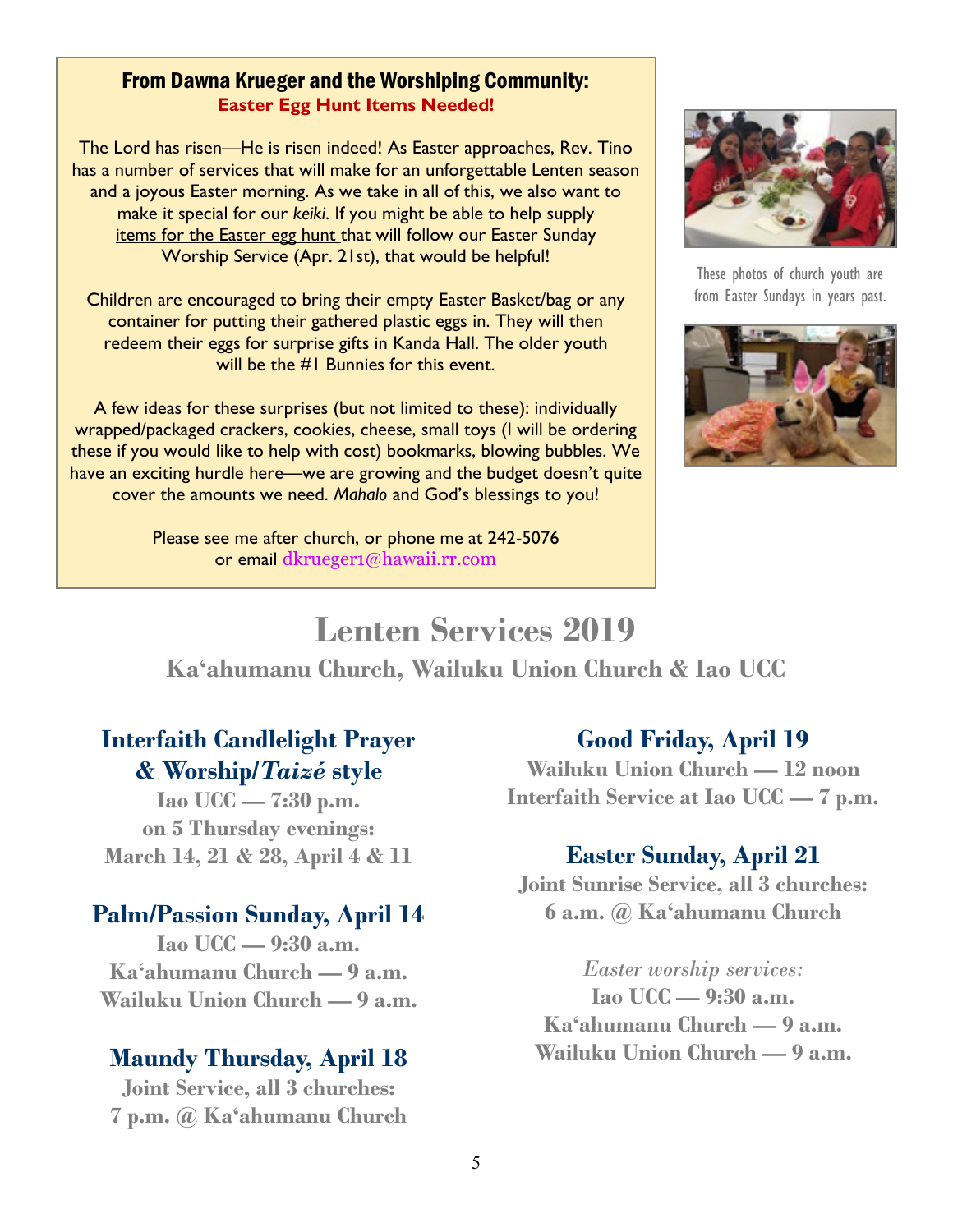#### Photos from here and there... | Iao UCC's 'ohana | March, 2019

#### **Micronesians Contribute Time and Effort**



38 Micronesians and supporters—18 adults, 16 youth, and 4 children—assisted in the beach cleaning project sponsored by "Blue Zones Project" at Waiehu beach on Saturday, March 2, 2019. There were over a hundred volunteers from different sectors of the community.

Micronesian participants, coordinated by Iao UCC included those from Kosrae, Marshall Islands, Pohnpei, Chuuk and Yap. This project gives Micronesians an opportunity to let the Maui community know that they as newcomers to Hawaii support projects that help the Islands and its people.

**Iao UCC's Micronesian Ministry**, besides doing the coordination, provided participants with T-shirts with the wording: "Thank You Maui" on the back of the shirt and "Micronesians" on the front. Youlida Yoruw has been the project coordinator, contacting and informing people from the various Micronesian states on Maui of this annual event.





**Spring-break Travelers:**  The **Akitakes** and **Akitake-Hills** were in Las Vegas, with California family driving over to meet up with them there. Here, they are having dim sum, but evidently Scotty is not a fan of the chicken feet. ;-)



**Spring-break Travelers:**  The **Awai-Stewarts**  were in London; Anela and Alex are in The Tube, London's subway system, posing in front of the Bond Street sign. Below, Tim and Alex pose underneath a colossal Ship-in-a-Bottle statue.





**Iao Preschool's** staff, students and parents would like to say a big MAHALO to the Iao UCC community for your generous donation and gifts. With your support of this year's Ohana Fun Fair, you have helped make it a successful fundraising event.



**Spring-break Travelers: Jane Tesoro** was in the San Francisco Bay Area, visiting with son Kristopher, who was on business there. They toured the famous Alcatraz Prison, with Jane posing behind bars.

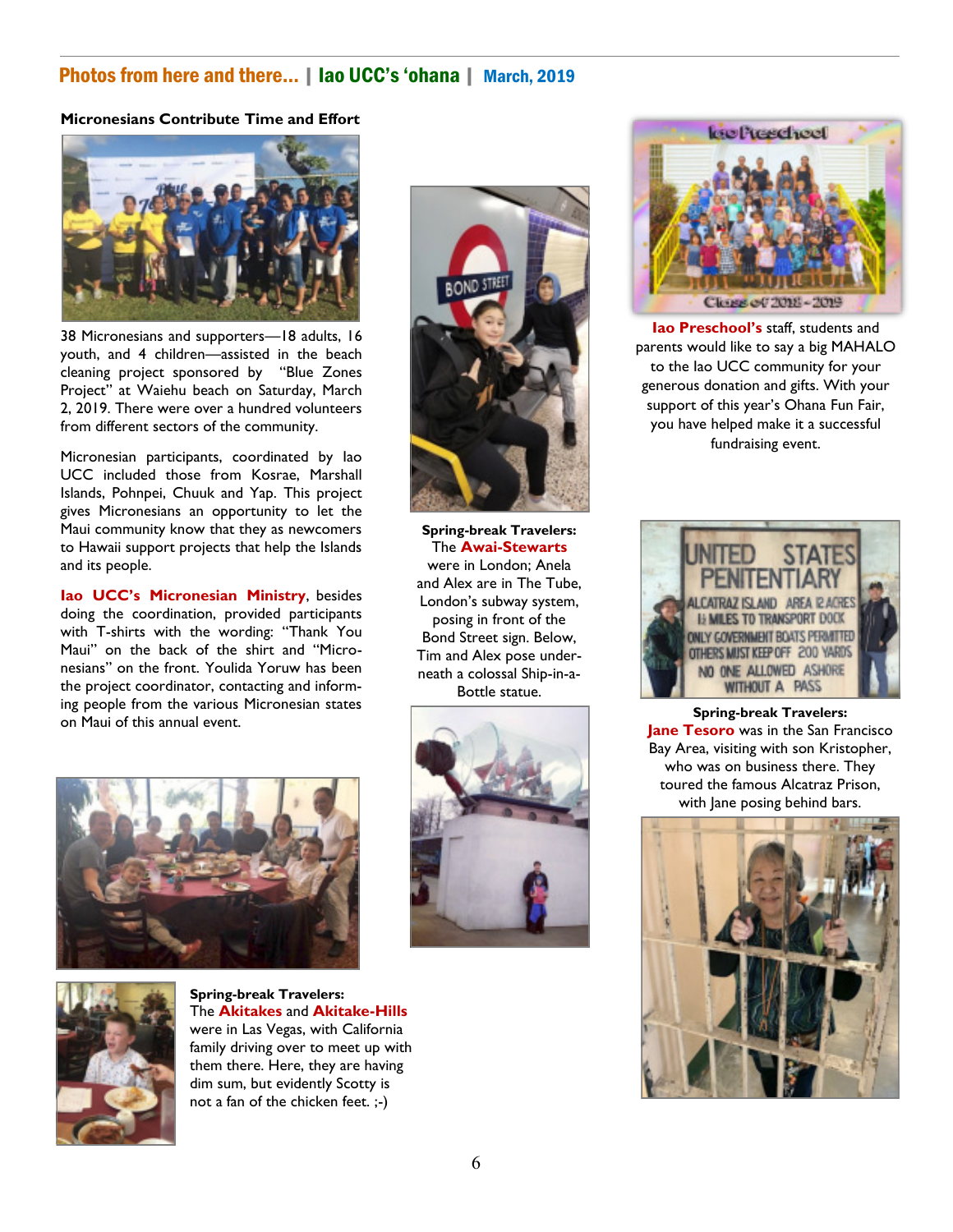# April 2019 Iao United Church of Christ

| <b>Sunday</b>                                                                                                                                                     | Monday                                                                                                                                                | Tuesday                                 | Wednesday                                                                   | Thursday                                                                                                                                                 | Friday                                                                                                                                             | Saturday                                                                                       |
|-------------------------------------------------------------------------------------------------------------------------------------------------------------------|-------------------------------------------------------------------------------------------------------------------------------------------------------|-----------------------------------------|-----------------------------------------------------------------------------|----------------------------------------------------------------------------------------------------------------------------------------------------------|----------------------------------------------------------------------------------------------------------------------------------------------------|------------------------------------------------------------------------------------------------|
|                                                                                                                                                                   |                                                                                                                                                       | 2                                       | 3                                                                           | 4                                                                                                                                                        | 5                                                                                                                                                  | 6                                                                                              |
|                                                                                                                                                                   | 2:00 PM -4:00<br><b>PM Maeda</b><br>Academy (K)                                                                                                       | 7:00 PM -8:30<br>PM Maui<br>Choral Arts | 9:00 AM AI Anon<br>1:30 PM<br>Tutoring (F)                                  | 6:30 AM -8:15<br>AM Rotary of<br>Maui<br>(Sanctuary)<br>6:15 PM -7:45<br>PM Choir (S)                                                                    | 6:00 PM<br>Kosraen<br>Women's<br>Fellowship (S)<br>Pastor's Day<br>Off (Office<br>Open)                                                            | 7:30 PM AA (S)                                                                                 |
| 7                                                                                                                                                                 | 8                                                                                                                                                     | 9                                       | 10                                                                          | 11                                                                                                                                                       | 12                                                                                                                                                 | 13                                                                                             |
| 11:00 AM<br><b>Youth Meet</b><br>with Pastor<br><b>Tino</b><br>(Fujitomo)<br>5:00 PM Maui<br><b>Kosrae Etawi</b><br>(S)                                           | 2:00 PM -4:00<br><b>PM Maeda</b><br>Academy (K)                                                                                                       | 7:00 PM -8:30<br>PM Maui<br>Choral Arts | 9:00 AM Al Anon<br>1:30 PM<br>Tutoring (F)<br>5:30 PM<br><b>FINANCE (F)</b> | 6:30 AM -8:15<br>AM Rotary of<br>Maui<br>(Sanctuary)<br>6:15 PM -7:45<br>PM Choir (S)                                                                    | 4:30 PM Iao<br><b>Youth Night</b><br>(Parsonage)<br>6:00 PM<br>Kosraen<br>Women's<br>Fellowship (S)<br>Pastor's Day Off<br>(Office Open)           | 8:00 AM<br><b>All-Church</b><br><b>Cleanup Day</b><br>7:30 PM AA (S)                           |
| 14                                                                                                                                                                | 15                                                                                                                                                    | 16                                      | 17                                                                          | 18                                                                                                                                                       | 19                                                                                                                                                 | 20                                                                                             |
| 11:00 AM<br><b>Stewarding (F)</b><br>5:00 PM Maui<br><b>Kosrae Etawi</b><br>(S)<br><b>PALM SUNDAY</b>                                                             | 2:00 PM -4:00<br><b>PM Maeda</b><br>Academy (K)                                                                                                       | 7:00 PM -8:30<br>PM Maui<br>Choral Arts | 9:00 AM Al Anon<br>1:30 PM<br>Tutoring (F)                                  | 6:30 AM -8:15<br>AM Rotary of<br>Maui<br>(Sanctuary)<br>7:00 PM Maundy<br><b>Thursday Joint</b><br>Service<br>(Kaahumanu<br>Church)                      | 6:00 PM<br>Kosraen<br>Women's<br>Fellowship (S)<br>7:00 PM Good<br><b>Friday Interfaith</b><br><b>Service</b><br>Pastor's Day Off<br>(Office Open) | 7:30 PM AA (S)                                                                                 |
| 21                                                                                                                                                                | 22                                                                                                                                                    | 23                                      | 24                                                                          | 25                                                                                                                                                       | 26                                                                                                                                                 | 27                                                                                             |
| 5:00 PM Maui<br><b>Kosrae Etawi</b><br>(S)<br><b>EASTER (Joint</b><br><b>Sunrise Service at</b><br>Kaahumanu; Iao<br><b>Youth Breakfast</b><br><b>Fundariser)</b> | 11:00 AM<br><b>Worshiping</b><br>(F)<br>2:00 PM -4:00<br><b>PM Maeda</b><br>Academy (K)                                                               | 7:00 PM -8:30<br>PM Maui<br>Choral Arts | 9:00 AM Al Anon<br>1:30 PM<br>Tutoring (F)<br>5:30 PM<br><b>COUNCIL (F)</b> | 6:30 AM -8:15<br>AM Rotary of<br>Maui<br>(Sanctuary)<br>5:30 PM FACE<br>Meeting<br>(Kanda Hall)<br>6:15 PM -7:45<br>PM Choir (S)                         | 6:00 PM<br>Kosraen<br>Women's<br><b>Fellowship (S)</b><br>Pastor's Day<br>Off (Office<br>Open)                                                     | 8:00 AM<br>Kosrae<br><b>EtawiYard</b><br>Cleanup<br>7:30 PM AA (S)<br>(Pastor Tino in Kona and |
| 28                                                                                                                                                                | 29                                                                                                                                                    | 30                                      |                                                                             |                                                                                                                                                          |                                                                                                                                                    |                                                                                                |
| 5:00 PM Maui<br><b>Kosrae Etawi</b><br>(S)<br>lao UCC<br><b>Anniversary</b><br><b>Celebration</b>                                                                 | 2:00 PM -4:00<br><b>PM Maeda</b><br>Academy (K)<br>Habitat for Humanity - University of Pittsburgh - staying in<br>(Pastor Tino in Kona and Berkeley) | 7:00 PM -8:30<br>PM Maui<br>Choral Arts | 17<br>18<br>31                                                              | Mar 2019<br>SMTWTF<br>$\overline{z}$<br>$\mathbb{I}$<br>7<br>$\mathbf{3}$<br>9<br>6<br>13<br>14<br>15<br>16<br>20 21 22 23<br>19<br>24 25 26 27 28 29 30 | May 2019<br>S M T W T F S<br>$1 \t2 \t3 \t4$<br>9<br>15<br>16<br>14<br>20 21 22 23 24 25<br>26 27 28 29 30 31                                      | 1011<br>1718                                                                                   |
| <b>CORRECTION: On Monday, May 22nd, the Worshiping Community is meeting at 5:30 p.m.</b>                                                                          |                                                                                                                                                       |                                         |                                                                             |                                                                                                                                                          |                                                                                                                                                    |                                                                                                |